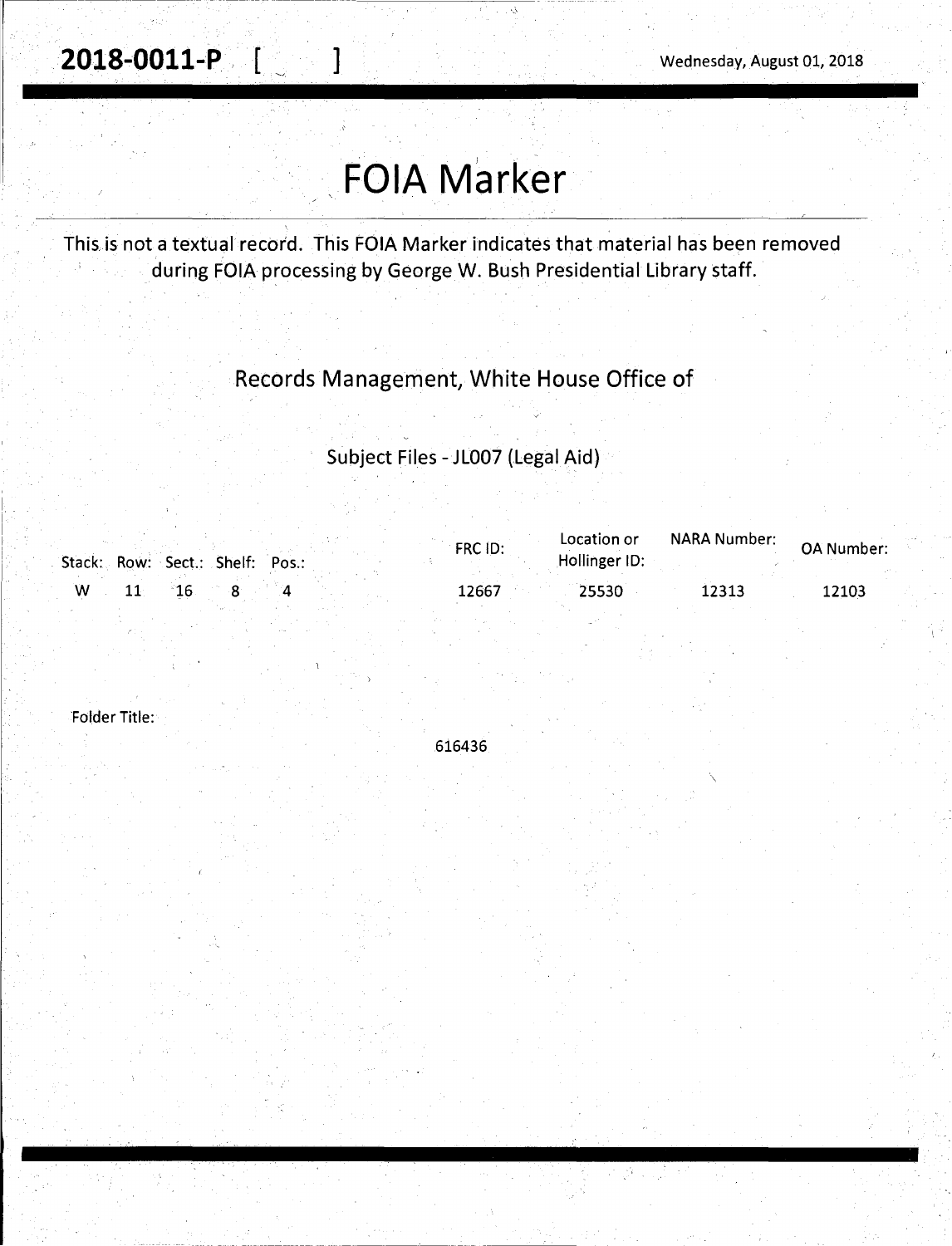## **'Withdrawn/Redacted Material**  The George W. Bush Library

| <b>DOCUMENT</b><br>NO.         | <b>FORM</b>                                    | <b>SUBJECT/TITLE</b>                           | PAGES | <b>DATE</b> | <b>RESTRICTION(S)</b> |
|--------------------------------|------------------------------------------------|------------------------------------------------|-------|-------------|-----------------------|
| 001                            | Letter                                         | [Letter with attachment] - To: Brett Kavanaugh | 3     | 02/26/2003  | P2; P6/b6;            |
|                                |                                                |                                                |       |             |                       |
|                                |                                                |                                                |       |             |                       |
|                                |                                                |                                                |       |             |                       |
| <b>COLLECTION TITLE:</b>       |                                                |                                                |       |             |                       |
|                                |                                                | Records Management, White House Office of      |       |             |                       |
| <b>SERIES:</b>                 | Subject Files - JL007 (Legal Aid)              |                                                |       |             |                       |
| <b>FOLDER TITLE:</b><br>616436 |                                                |                                                |       |             |                       |
| FRC ID:<br>12667               |                                                |                                                |       |             |                       |
|                                |                                                | <b>RESTRICTION CODES</b>                       |       |             |                       |
|                                | Presidential Records Act - [44 U.S.C. 2204(a)] | Freedom of Information Act - [5 U.S.C. 552(b)] |       |             |                       |

- P2 Relating to the appointment to Federal office [(a)(2) of the PRA]
- P3 Release would violate a Federal statute  $[(a)(3)$  of the PRA]
- P4 Release would disclose trade secrets or confidential commercial or financial information [(a)(4) of the PRA]
- PS Release would disclose confidential advice between the President and his advisors, or between such advisors  $[a](5)$  of the PRA]
- P6 Release would constitute a clearly unwarranted invasion of personal privacy  $[(a)(6)$  of the PRA $]$
- PRM. Personal record misfile defined in accordance with 44 U.S.C. 2201(3).

#### Deed of Gift Restrictions

- A. Closed by Executive Order 13526 governing access to national security information.
- B. Closed by statute or by the agency which originated the document. C. Closed in accordance with restrictions contained in donor's deed
- $b(1)$  National security classified information  $[(b)(1)$  of the FOIA] b(2) Release would disclose internal personnel rules and practices of
- an agency [(b)(2) of the FOIA) b(3) Release would violate a Federal statute  $[(b)(3)$  of the FOIA]
- b(4) Release would disclose trade secrets or confidential or financial information  $[(b)(4)]$  of the FOIA]
- b(6) Release would constitute a clearly unwarranted invasion of  $\gamma$  personal privacy  $[(b)(6)$  of the FOIA]
- b(7) Release would disclose information compiled for law enforcement purposes  $(1)(7)$  of the FOIA]
- b(8) Release would disclose information concerning the regulation of financial institutions [(b)(8) of the FOIA] .
- b(9) Release would disclose geological or geophysical information concerning wells [(b)(9) of the FOIA)

#### Records Not Subject to FOIA

Court Sealed - The document is withheld under a court seal and is not subject to the Freedom of.Information Act.

of gift.